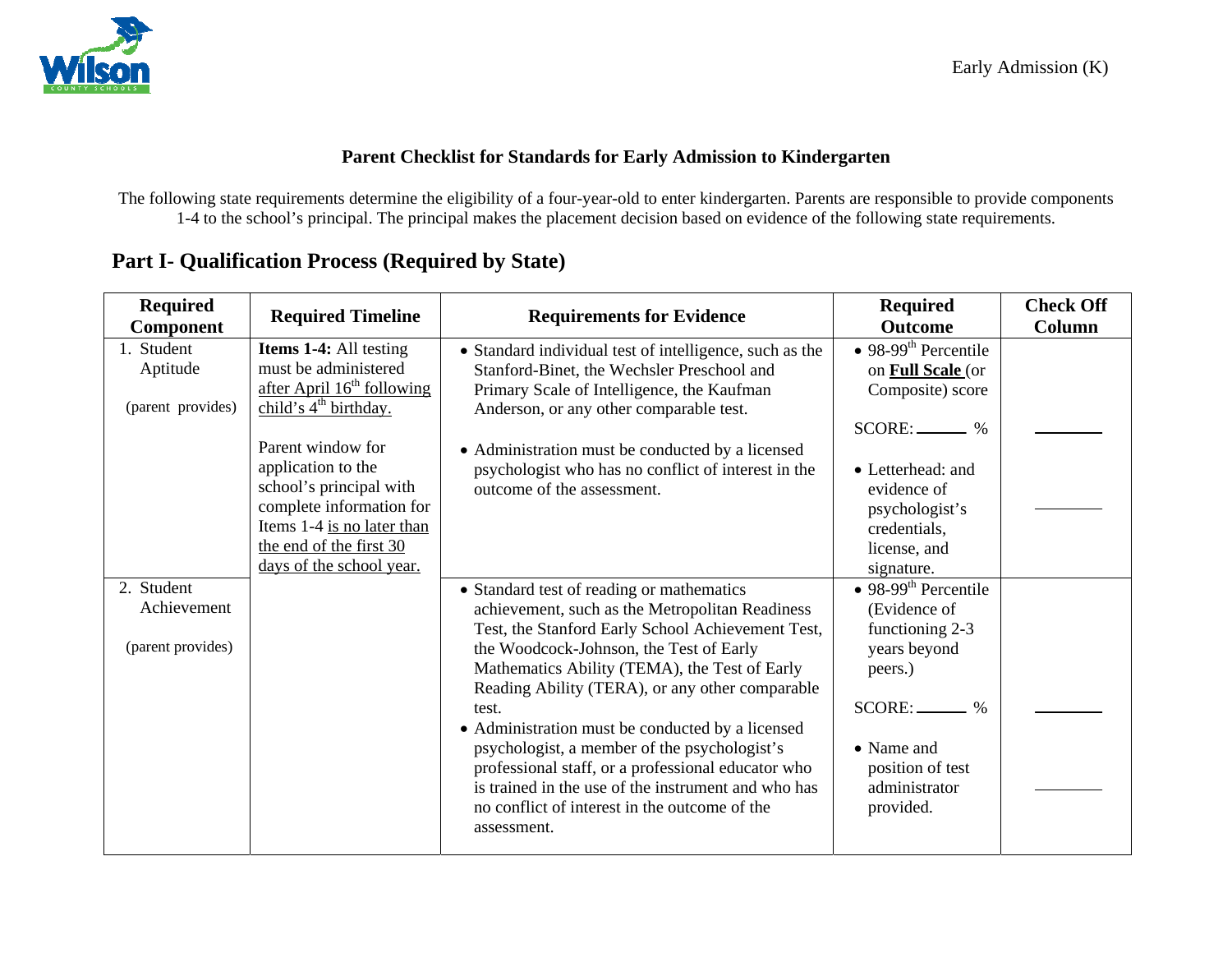

| 3. Student        | One or more work samples submitted by the parent in        | • Evidence of     |           |
|-------------------|------------------------------------------------------------|-------------------|-----------|
| Performance       | one or more of the following areas:                        | performance that  |           |
| Portfolio         | • Independent reading                                      | is well above age |           |
|                   | • Problem solving                                          | peers must be     |           |
| (parent provides) | · Advanced vocabulary                                      | established.      |           |
|                   | • Some writing fluency                                     |                   |           |
|                   | The work sample should show outstanding ability in         |                   |           |
|                   | art, math, writing, dramatic play, creative production,    |                   |           |
|                   | science, social studies, social interactions, or any other |                   |           |
|                   | area.                                                      |                   |           |
| 4. Observable     | Two recommendation letters provided by a parent            | • Two letters     |           |
| Student           | with documentation of the following from preschool         | provide evidence. | Letter #1 |
| Behavior of       | teachers, child care workers, pediatricians, or others     |                   |           |
| Interest          | having direct knowledge of the child:                      |                   |           |
|                   | • Demonstration of social and                              |                   |           |
| (parent provides) | developmental/physical maturity needed for                 |                   | Letter #2 |
|                   | whole-day instruction.                                     |                   |           |
|                   | • Capability of following verbal instructions and          |                   |           |
|                   | functioning independently within a group.                  |                   |           |
|                   | (Checklists such as California Preschool Competency        |                   |           |
|                   | Scale, the Harrison Scale, or other comparable scales      |                   |           |
|                   | of early social development are useful.)                   |                   |           |
|                   |                                                            |                   |           |
| 5. Student        | Two interviews by the principal (or principal's            | • Principal's     |           |
| Readiness         | designee) of the child and the parent to determine the     | determination     |           |
|                   | following:                                                 | $\bullet$ Opt.-   |           |
| (principal or     | • If the child demonstrates "thirst for knowledge"         | reading/math      |           |
| designee          | and seeks new and challenging learning                     | assessment        |           |
| provides)         | situations."                                               | administered by   |           |
|                   | • Optional: a principal may require that a child           | school.           |           |
|                   | take an informal reading assessment                        |                   |           |
|                   | administered by the school.                                | Opt. SCORE:       |           |
|                   |                                                            |                   |           |
|                   |                                                            |                   |           |